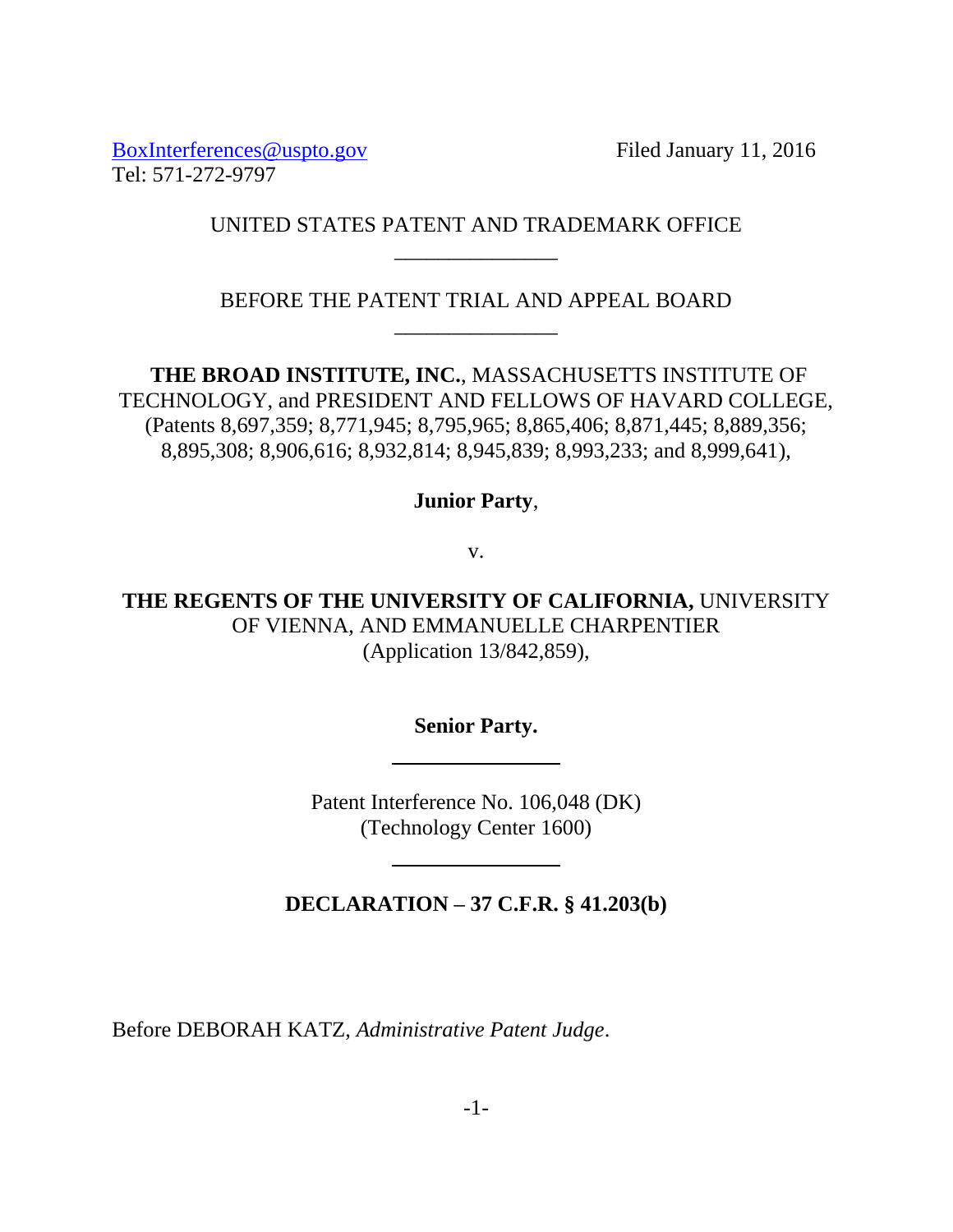#### **Part A. Declaration of interference**

An interference is declared (35 U.S.C.  $\S 135(a)^1$ ) between the aboveidentified parties. Interferences are conducted under the provisions of 37 C.F.R. Part  $41<sup>2</sup>$  Details of the application, patents, count and claims designated as corresponding or as not corresponding to the count appear in Parts E and F of this DECLARATION. Subparts D and E are of particular relevance.

#### **Part B. Judge managing the interference**

Administrative Patent Judge Deborah Katz has been designated to manage the interference. 37 C.F.R. § 41.104(a).

## **Part C. Standing order**

 $\overline{a}$ 

A Trial Section STANDING ORDER ("SO") (Paper 2) accompanies this DECLARATION. The STANDING ORDER applies to this interference.

#### **Part D. Initial Conference Call**

A telephone conference call to discuss the interference is set for

**9 March 2016 at 3:00 p.m. (**the Board will initiate the call).

No later than **3 March 2016**, each party shall file and serve (SO ¶¶ 10.1 & 105) a list of the motions (37 C.F.R. § 41.120; 37 C.F.R. §41.204; SO ¶¶ 104.2.1, 120 & 204) the party intends to file.

A sample schedule for taking action during the motion phase appears as Form 2 in the STANDING ORDER. Counsel are encouraged to discuss the

<sup>1</sup> Patent interferences continue under the relevant statutes in effect on 15 March 2013. See Pub. L. 112-29, § 3(n), 125 Stat. 284, 293 (2011).

<sup>&</sup>lt;sup>2</sup> It is noted that "Bd.R. x" may be used as shorthand for "37 C.F.R.  $\S$  41.x". 69 Fed. Reg. 49960, 49961 (12 Aug. 2004).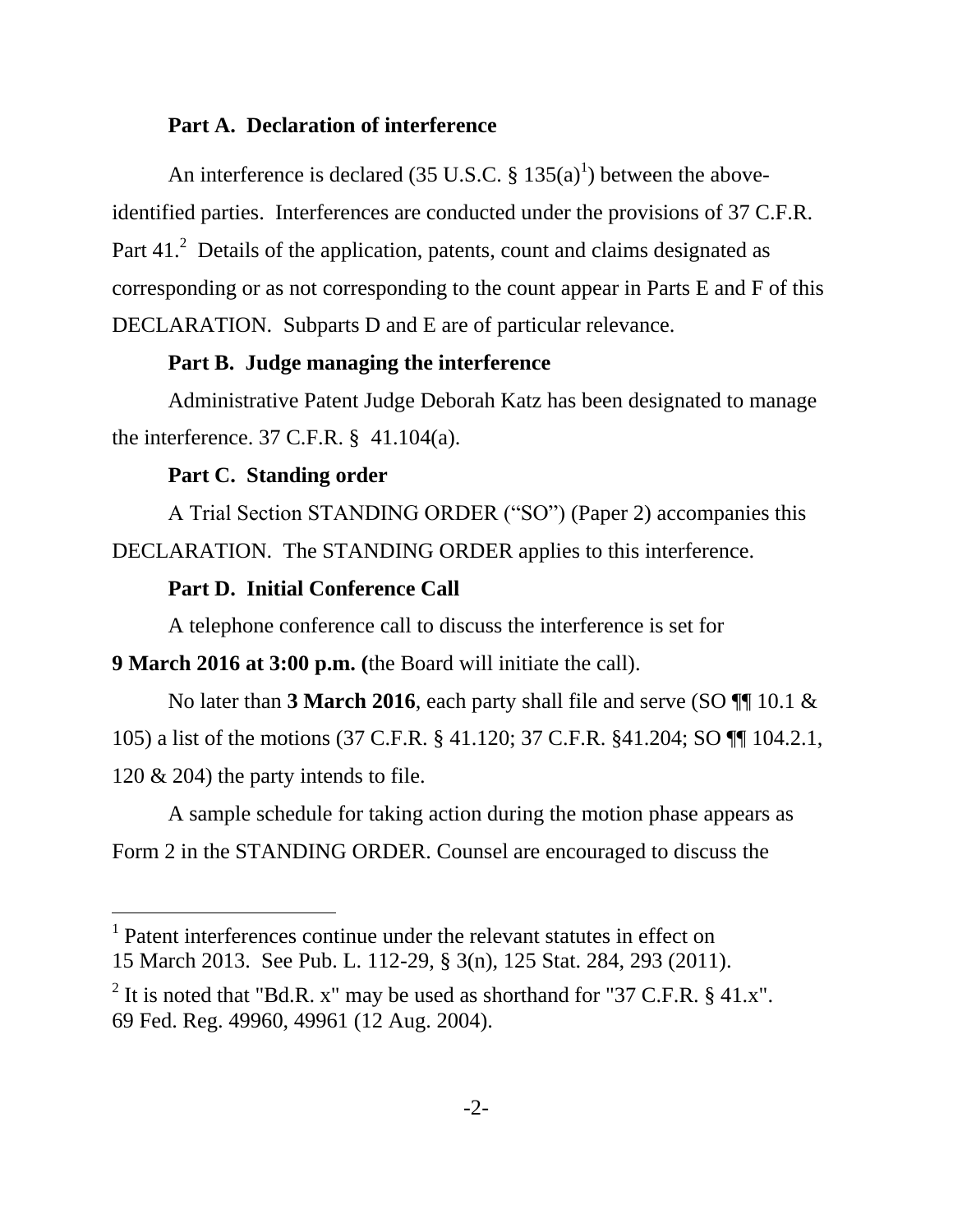schedule prior to the conference call and to agree on dates for taking action. A typical motion period lasts approximately eight (8) months. Counsel should be prepared to justify any request for a shorter or longer period.

| Part E. Identification and order of the parties |  |  |  |
|-------------------------------------------------|--|--|--|
|                                                 |  |  |  |

| <b>Junior Party ("Broad Institute")</b> |                                                                                          |  |  |
|-----------------------------------------|------------------------------------------------------------------------------------------|--|--|
| Patent:                                 | 8,697,359                                                                                |  |  |
| Named Inventors: Feng Zhang             | Cambridge, MA                                                                            |  |  |
| <b>Issue Date:</b>                      | 15 April 2014                                                                            |  |  |
| Application :                           | 14/054,414, filed 15 October 2013                                                        |  |  |
| Title:                                  | <b>CRISPR-Cas Systems and Methods for Altering</b><br><b>Expression of Gene Products</b> |  |  |
| Assignees:                              | The Broad Institute, Inc. and Massachusetts Institute of<br>Technology                   |  |  |
| Patent:                                 | 8,771,945                                                                                |  |  |
| Named Inventors: Feng Zhang             | Cambridge, MA                                                                            |  |  |
| <b>Issue Date:</b>                      | 8 July 2014                                                                              |  |  |
| Application :                           | 14/183,429, filed 18 February 2014                                                       |  |  |
| Title:                                  | <b>CRISPR-Cas Systems and Methods for Altering</b><br><b>Expression of Gene Products</b> |  |  |
| Assignees:                              | The Broad Institute, Inc. and Massachusetts Institute of<br>Technology                   |  |  |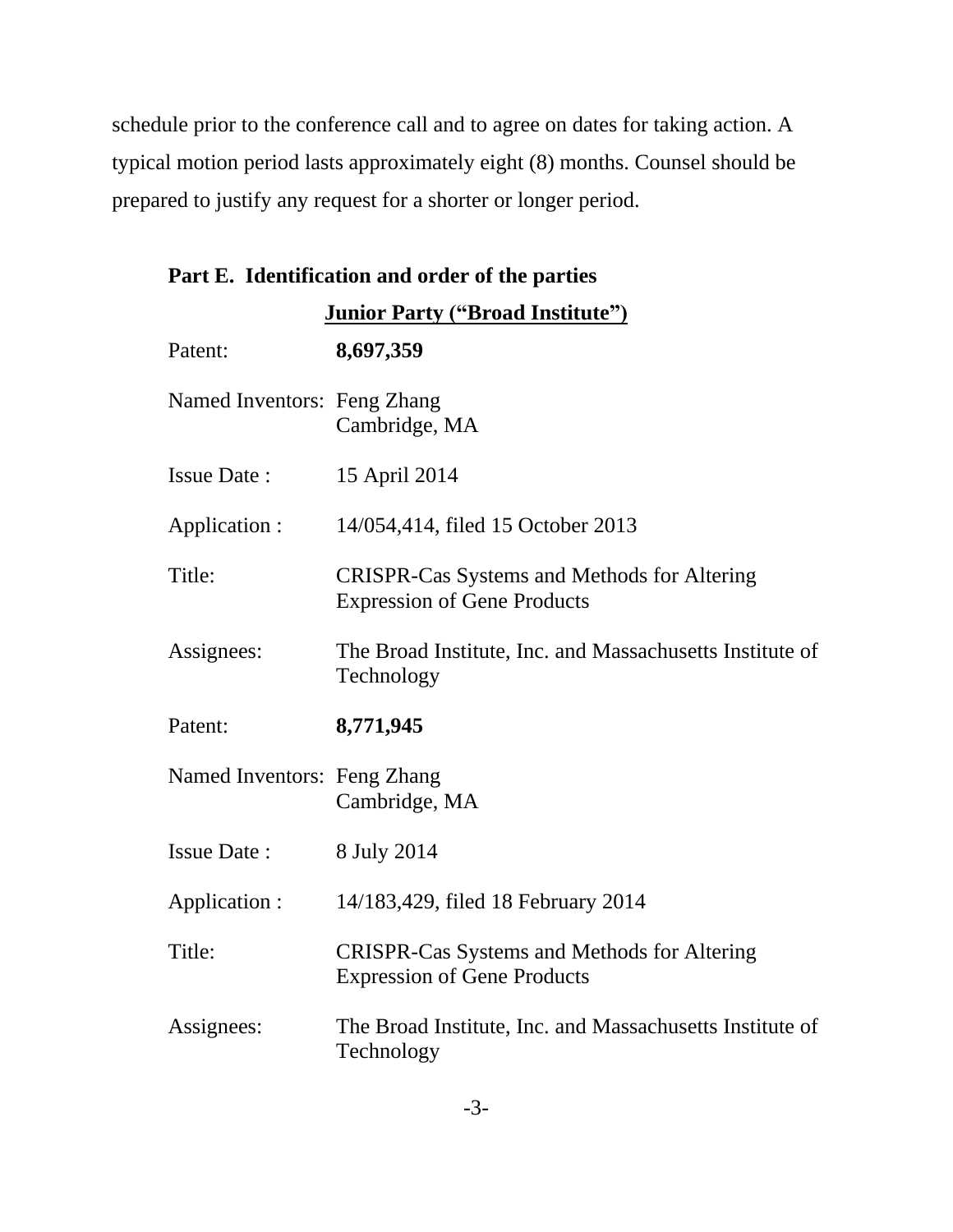| Patent:                     | 8,795,965                                                                                                         |
|-----------------------------|-------------------------------------------------------------------------------------------------------------------|
| Named Inventors: Feng Zhang | Cambridge, MA                                                                                                     |
| <b>Issue Date:</b>          | 5 August 2014                                                                                                     |
| Application :               | 14/183,486, filed 18 February 2014                                                                                |
| Title:                      | CRISPR-Cas Component Systems, Methods, and<br><b>Compositions for Sequence Manipulation</b>                       |
| Assignees:                  | The Broad Institute, Inc. and Massachusetts Institute of<br>Technology                                            |
| Patent:                     | 8,865,406                                                                                                         |
| Named Inventors: Feng Zhang | Cambridge, MA                                                                                                     |
|                             | Fei Ran<br>Boston, MA                                                                                             |
| <b>Issue Date:</b>          | 21 October 2014                                                                                                   |
| Application:                | 14/222,930, filed 24 March 2014                                                                                   |
| Title:                      | Engineering and Optimization of Improved Systems,<br>Methods and Enzyme Compositions for Sequence<br>Manipulation |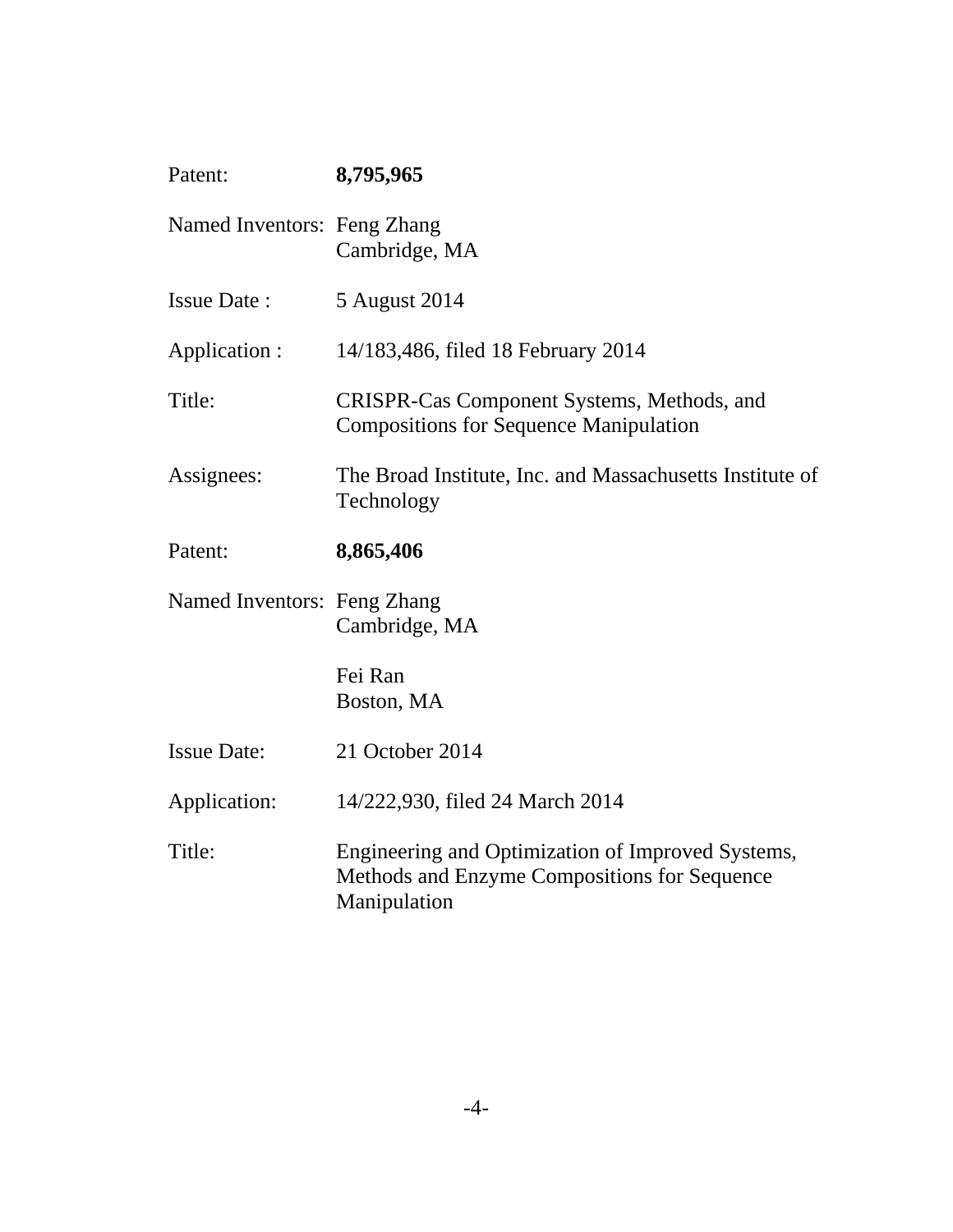| Assignees:                  | The Broad Institute, Inc., Massachusetts Institute of<br>Technology, and President and Fellows of Harvard<br>College |
|-----------------------------|----------------------------------------------------------------------------------------------------------------------|
| Patent :                    | 8,871,445                                                                                                            |
| Named Inventors: Le Cong    | Cambridge, MA                                                                                                        |
|                             | Feng Zhang<br>Cambridge, MA                                                                                          |
| <b>Issue Date:</b>          | 28 October 2014                                                                                                      |
| Application :               | 14/259,420, filed 23 April 2014                                                                                      |
| Title:                      | CRISPR-Cas Component Systems, Methods, and<br><b>Compositions for Sequence Manipulation</b>                          |
| Assignees:                  | The Broad Institute, Inc., Massachusetts Institute of<br>Technology, and President and Fellows of Harvard<br>College |
| Patent:                     | 8,889,356                                                                                                            |
| Named Inventors: Feng Zhang | Cambridge, MA                                                                                                        |
| <b>Issue Date:</b>          | 18 November 2014                                                                                                     |
| Application :               | 14/183,471, filed 18 February 2014                                                                                   |
| Title:                      | CRISPR-Cas Nickase Systems, Methods, and<br><b>Compositions for Sequence Manipulation in Eukaryotes</b>              |
| Assignees:                  | The Broad Institute, Inc. and Massachusetts Institute of<br>Technology                                               |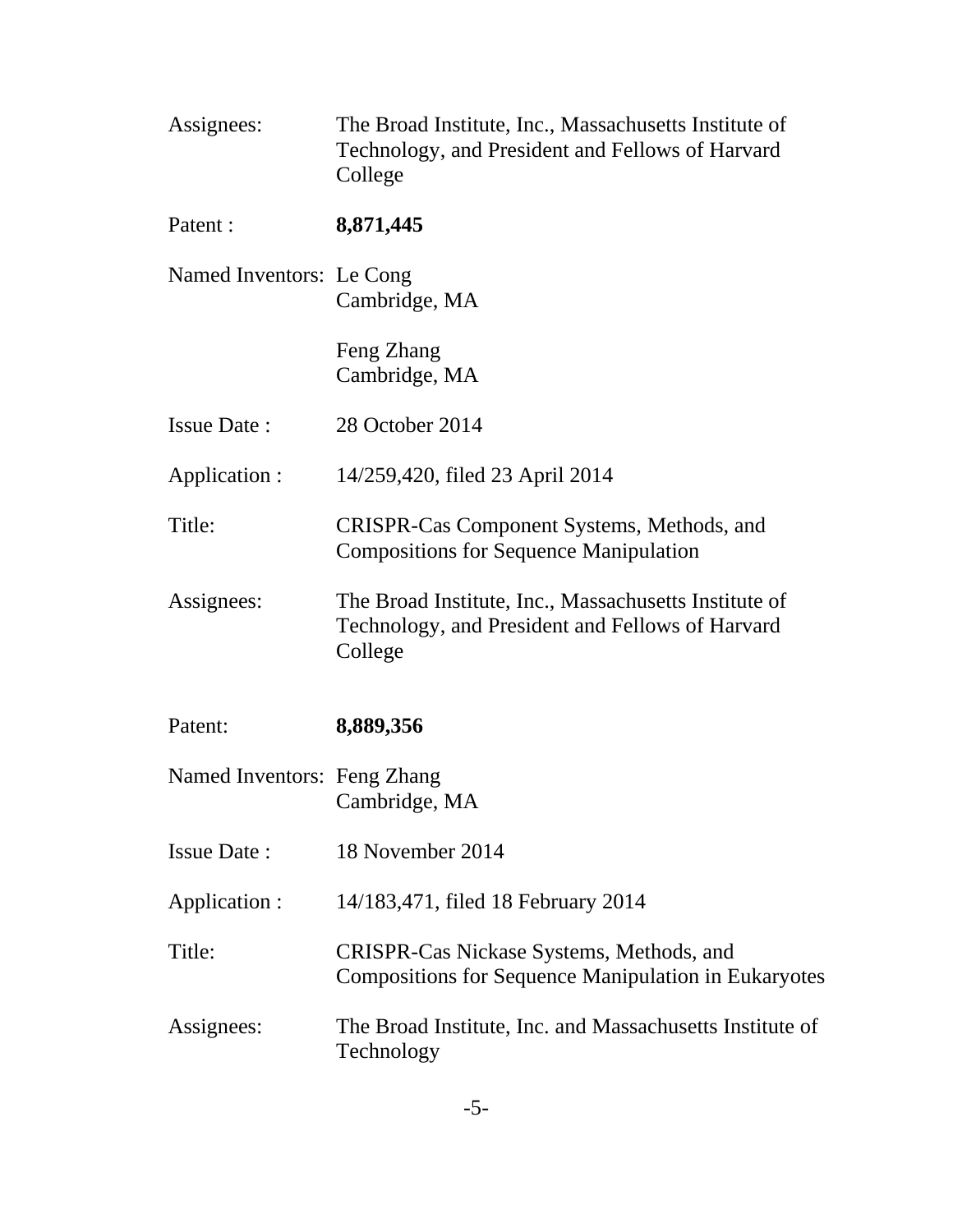| Patent:                     | 8,895,308                                                                                                            |
|-----------------------------|----------------------------------------------------------------------------------------------------------------------|
| Named Inventors: Feng Zhang | Cambridge, MA                                                                                                        |
|                             | Fei Ran<br>Boston, MA                                                                                                |
| <b>Issue Date:</b>          | 25 November 2014                                                                                                     |
| Application:                | 14/293,498, filed 2 June 2014                                                                                        |
| Title:                      | Engineering and Optimization of Improved Systems,<br>Methods and Enzyme Compositions for Sequence<br>Manipulation    |
| Assignees:                  | The Broad Institute, Inc., Massachusetts Institute of<br>Technology, and President and Fellows of Harvard<br>College |
| Patent:                     | 8,906,616                                                                                                            |
| Named Inventors: Feng Zhang | Cambridge, MA                                                                                                        |
|                             | Le Cong<br>Cambridge, MA                                                                                             |
|                             | Patrick Hsu<br>Cambridge, MA                                                                                         |
|                             | Fei Ran<br>Boston, MA                                                                                                |
|                             |                                                                                                                      |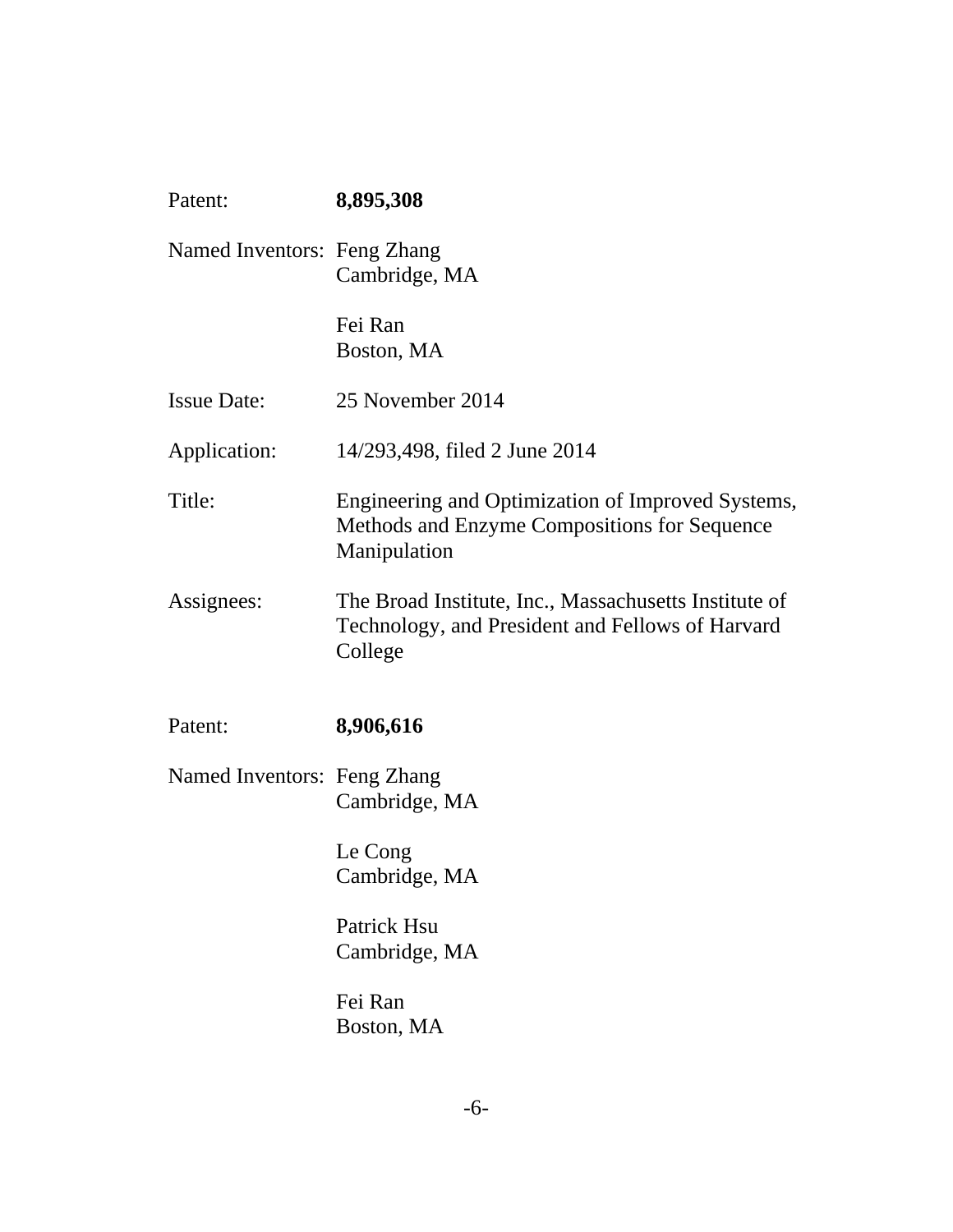| Issue Date :                | 9 December 2014                                                                                                      |
|-----------------------------|----------------------------------------------------------------------------------------------------------------------|
| Application :               | 14/290,575, filed 29 May 2014                                                                                        |
| Title:                      | Engineering of Systems, Methods and Optimized Guide<br><b>Compositions for Sequence Manipulation</b>                 |
| Assignees:                  | The Broad Institute, Inc., Massachusetts Institute of<br>Technology, and President and Fellows of Harvard<br>College |
| Patent:                     | 8,932,814                                                                                                            |
| Named Inventors: Le Cong    | Cambridge, MA                                                                                                        |
|                             | Feng Zhang<br>Cambridge, MA                                                                                          |
| <b>Issue Date:</b>          | 13 January 2015                                                                                                      |
| Application :               | 14/258,458, filed 22 April 2014                                                                                      |
| Title:                      | CRISPR-Cas Nickase Systems, Methods and<br><b>Compositions for Sequence Manipulation in Eukaryotes</b>               |
| Assignees:                  | The Broad Institute, Inc., Massachusetts Institute of<br>Technology, and President and Fellows of Harvard<br>College |
| Patent:                     | 8,945,839                                                                                                            |
| Named Inventors: Feng Zhang | Cambridge, MA                                                                                                        |
| <b>Issue Date:</b>          | 3 February 2015                                                                                                      |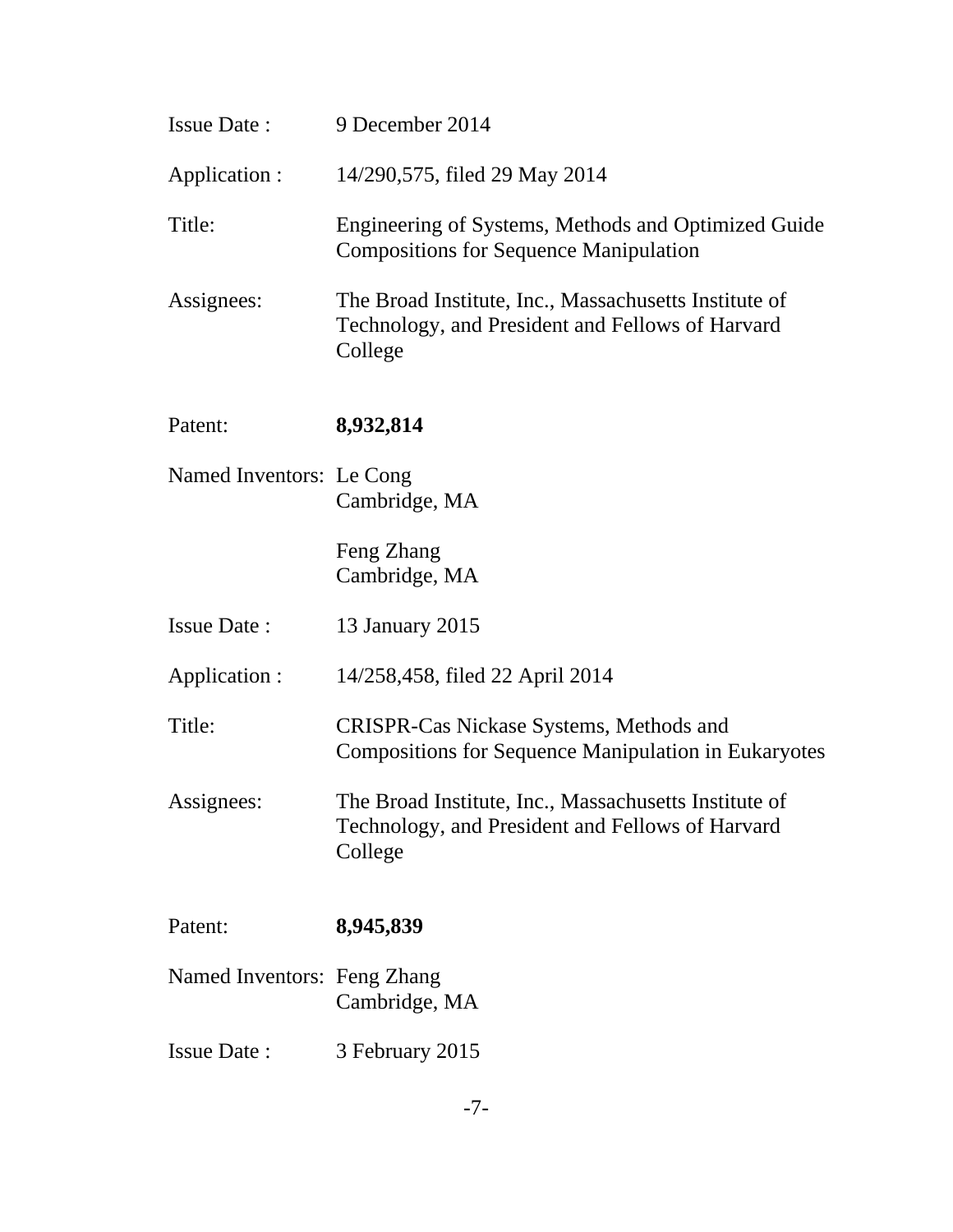| Application :               | 14/256,912, filed 18 April 2014                                                          |
|-----------------------------|------------------------------------------------------------------------------------------|
| Title:                      | <b>CRISPR-Cas</b> Systems and Methods for Altering<br><b>Expression of Gene Products</b> |
| Assignees:                  | The Broad Institute, Inc. and Massachusetts Institute of<br>Technology                   |
| Patent:                     | 8,993,233                                                                                |
| Named Inventors: Feng Zhang | Cambridge, MA                                                                            |
|                             | Le Cong                                                                                  |

Le Cong Cambridge, MA

Randall Jeffrey Platt Cambridge, MA

Neville Espi Sanjana Cambridge, MA

Fei Ran Boston, MA

| <b>Issue Date:</b> | 31 March 2015 |
|--------------------|---------------|
|                    |               |

Application : 14/105,017, filed 12 December 2013

Title: Engineering and Optimization of Systems, Methods and Compositions for Sequence Manipulation With Functional Domains

Assignees: The Broad Institute, Inc., Massachusetts Institute of Technology, and President and Fellows of Harvard College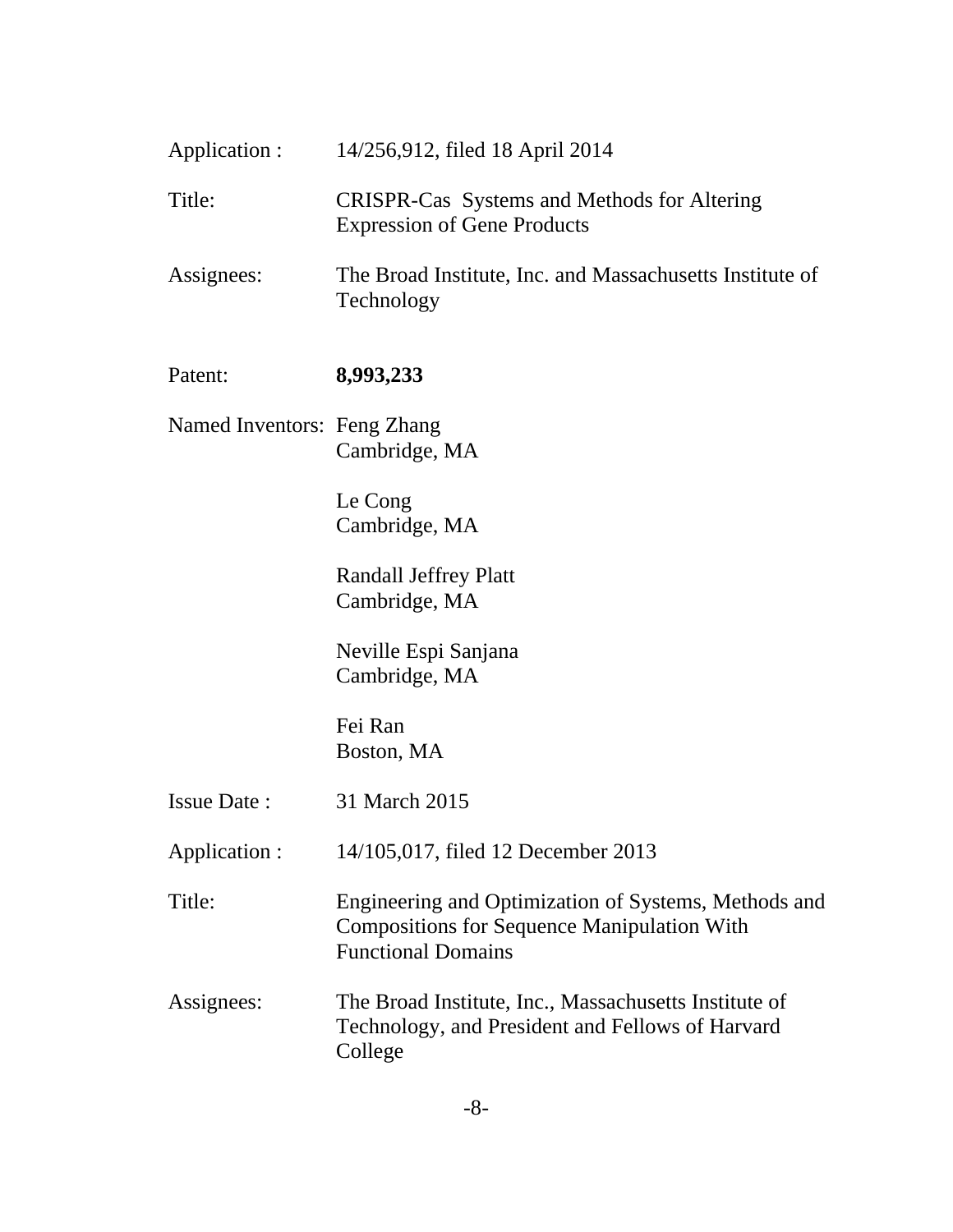| Patent:                     | 8,999,641                                                                                                                               |
|-----------------------------|-----------------------------------------------------------------------------------------------------------------------------------------|
| Named Inventors: Feng Zhang | Cambridge, MA                                                                                                                           |
|                             | Le Cong<br>Cambridge, MA                                                                                                                |
|                             | <b>Randall Jeffrey Platt</b><br>Cambridge, MA                                                                                           |
|                             | Neville Espi Sanjana<br>Cambridge, MA                                                                                                   |
| <b>Issue Date:</b>          | 7 April 2015                                                                                                                            |
| Application :               | 14/226,274, filed 26 March 2014                                                                                                         |
| Title:                      | Engineering and Optimization of Systems, Methods and<br><b>Compositions for Sequence Manipulation With</b><br><b>Functional Domains</b> |
| Assignees:                  | The Broad Institute, Inc., Massachusetts Institute of<br>Technology, and President and Fellows of Harvard<br>College                    |
|                             | <b>Senior Party ("University of California")</b>                                                                                        |
| Application:                | 13/842,859, filed 15 March 2013                                                                                                         |
|                             | Named Inventors: Jennifer A. Doudna<br>Berkeley, CA                                                                                     |
|                             | <b>Martin Jinek</b><br>Berkeley, CA                                                                                                     |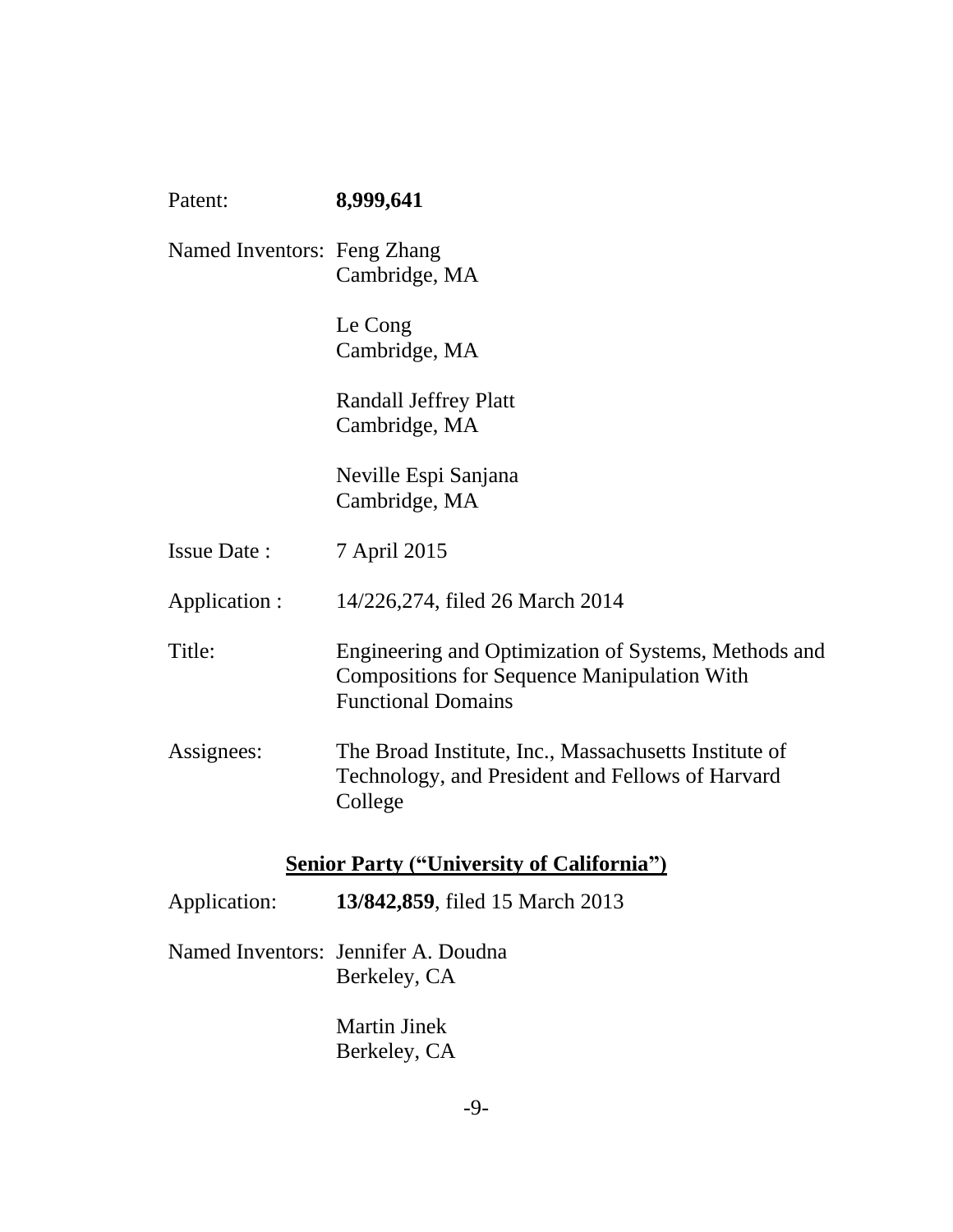|                          | <b>Emmanuelle Charpentier</b><br>Braunschweig, GERMANY                                                                          |
|--------------------------|---------------------------------------------------------------------------------------------------------------------------------|
|                          | Krzysztof Chylinski<br>Vienna, AUSTRIA                                                                                          |
| Title:                   | Methods and Compositions for RNA-Directed Target<br>DNA Modification and for RNA-Directed Modulation of<br><b>Transcription</b> |
| Assignees <sup>3</sup> : | The Regents of the University of California and<br>University of Vienna                                                         |

The senior party is assigned exhibit numbers 1001-1999. The junior party is assigned exhibit numbers 2001-2999. 37 C.F.R. § 154(c)(1); SO ¶ 154.2.1. The senior party is responsible for initiating settlement discussions. SO  $\P$  126.1.

### **Part F. Count and claims of the parties**

l

#### Count 1

A method, in a eukaryotic cell, of cleaving or editing a target DNA molecule or modulating transcription of at least one gene encoded thereon, the method comprising:

contacting, in a eukaryotic cell, a target DNA molecule having a target sequence with an engineered and/or non-naturally-occurring Type II Clustered Regularly lnterspaced Short Palindromic Repeats (CRISPR)- CRISPR associated (Cas) (CRISPR-Cas) system comprising:

 $3$  According to the assignment records of the Office, Emmanuelle Charpentier has not assigned rights to the application to another entity.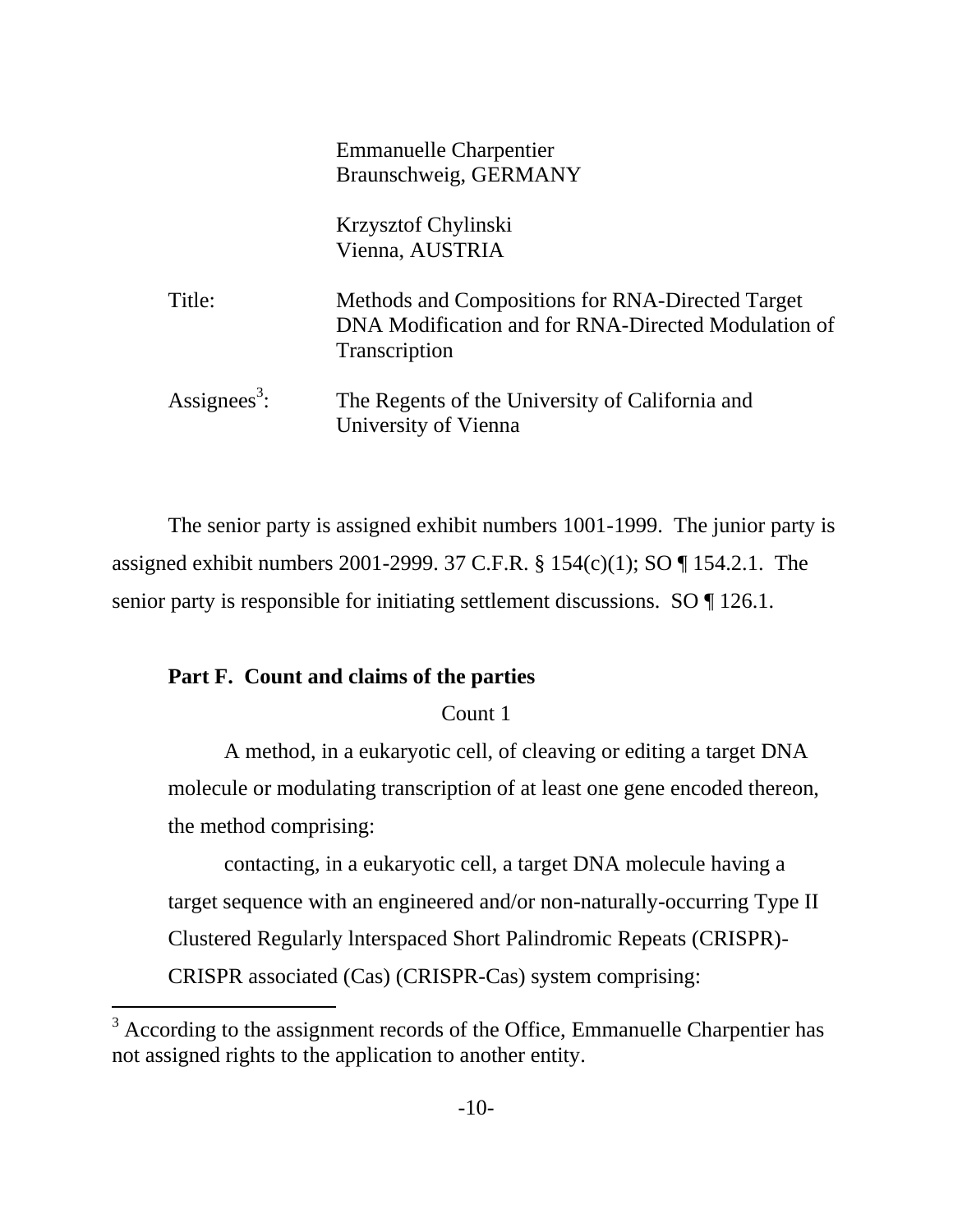a) a DNA-targeting RNA comprising

i) a targeter-RNA or guide sequence that hybridizes with the target sequence, and

ii) an activator-RNA or tracr sequence that hybridizes with the targeter-RNA to form a double-stranded RNA duplex of a protein-binding segment,

and

b) a Cas9 protein,

wherein the DNA-targeting RNA forms a complex with the Cas9 protein, thereby targeting the Cas9 protein to the target DNA molecule, whereby said target DNA molecule is cleaved or edited or transcription of at least one gene encoded by the target DNA molecule is modulated.

The claims of the parties are:

| <b>Broad Institute</b>                   |
|------------------------------------------|
| Patent $8,697,359 - \text{claims } 1-20$ |
| Patent 8,771,945 – claims 1-29           |
| Patent 8,795,965 – claims 1-30           |
| Patent 8,865,406 – claims 1-30           |
| Patent $8,871,445 - claims 1-30$         |
| Patent 8,889,356 – claims 1-30           |
| Patent 8,895,308 – claims 1-30           |
| Patent $8,906,616 - \text{claims } 1-30$ |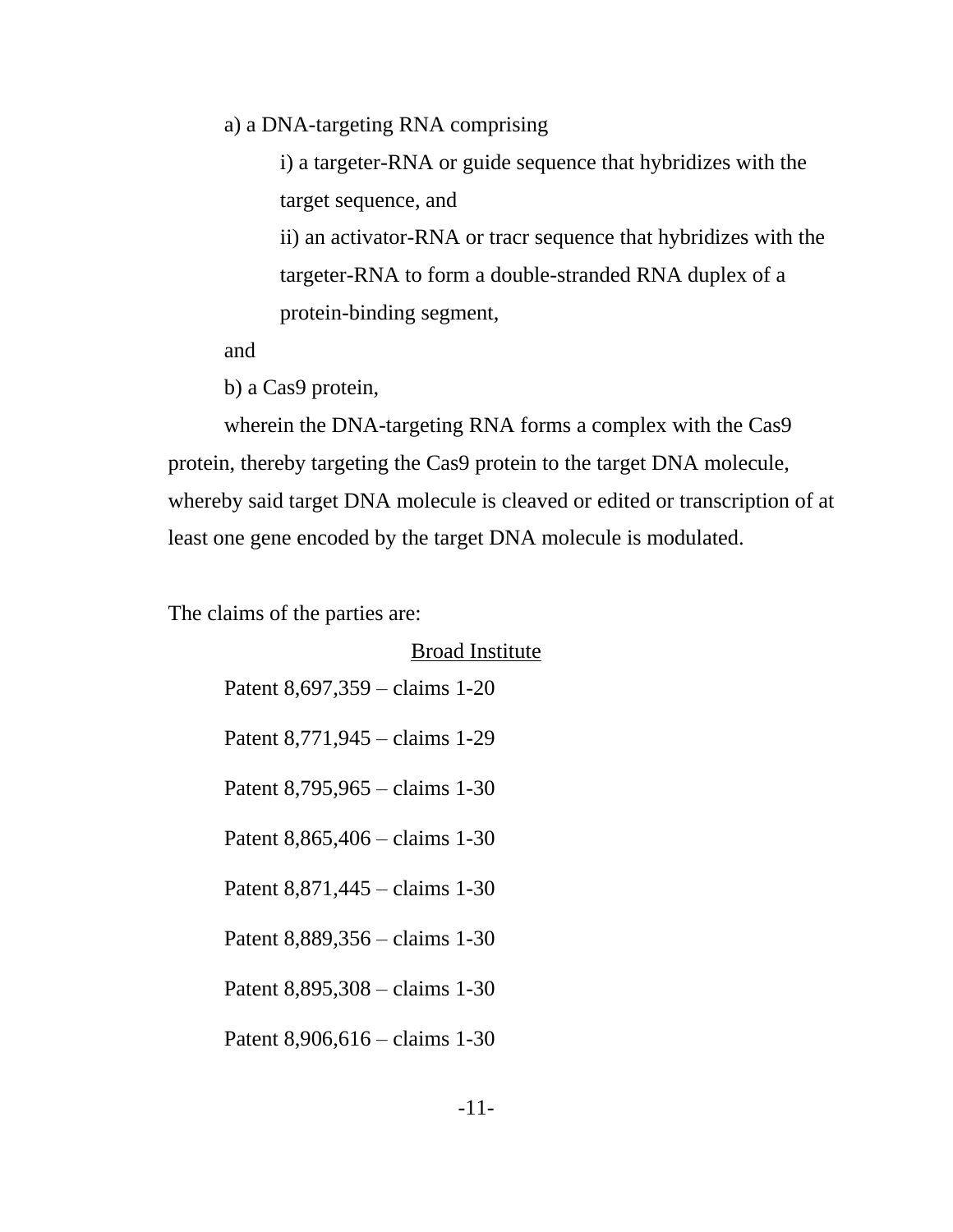Patent 8,932,814 – claims 1-30

Patent 8,945,839 – claims 1-28

Patent 8,993,233 – claims 1-43

Patent 8,999,641 – claims 1-28

#### University of California

Application 13/842,859 – claims 165-200, 202-218, 220-222 and 224- 247

The claims of the parties which correspond to Count 1 are:

#### Broad Institute

Patent 8,697,359 – claims 1-20

Patent 8,771,945 – claims 1-29

Patent 8,795,965 – claims 1-30

Patent 8,865,406 – claims 1-30

Patent 8,871,445 – claims 1-30

Patent 8,889,356 – claims 1-30

Patent 8,895,308 – claims 1-30

Patent 8,906,616 – claims 1-30

Patent 8,932,814 – claims 1-30

Patent 8,945,839 – claims 1-28

Patent 8,993,233 – claims 1-43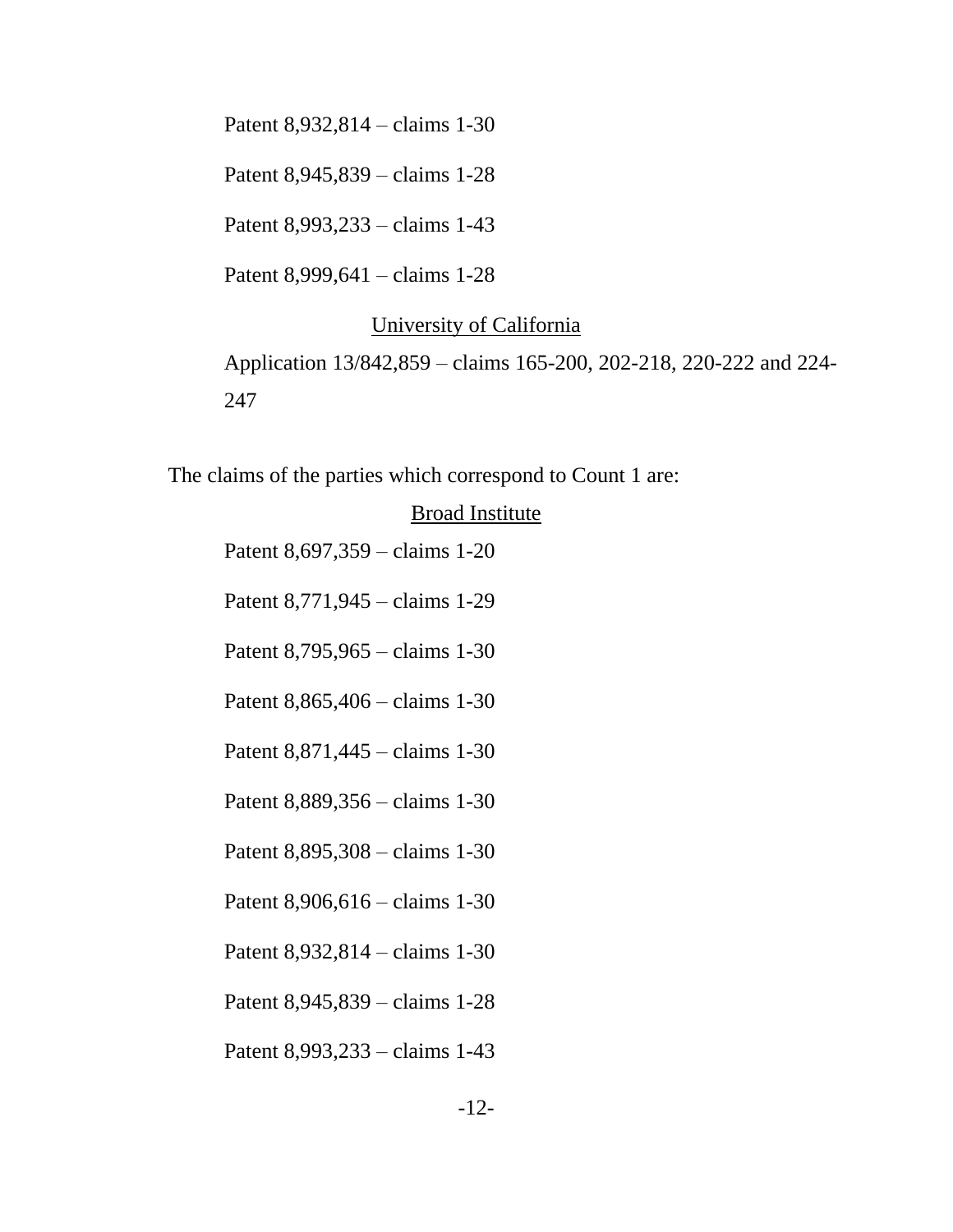Patent 8,999,641 – claims 1-28

# University of California

Application 13/842,859 – claims 165, 200, 202-218, 220-222 and 224-247

The claims of the parties which do not correspond to Count 1, and therefore are not involved in the interference, are:

## Broad Institute

None

# University of California

None

The parties are accorded the following benefit for Count 1:

### Broad Institute

None

University of California

None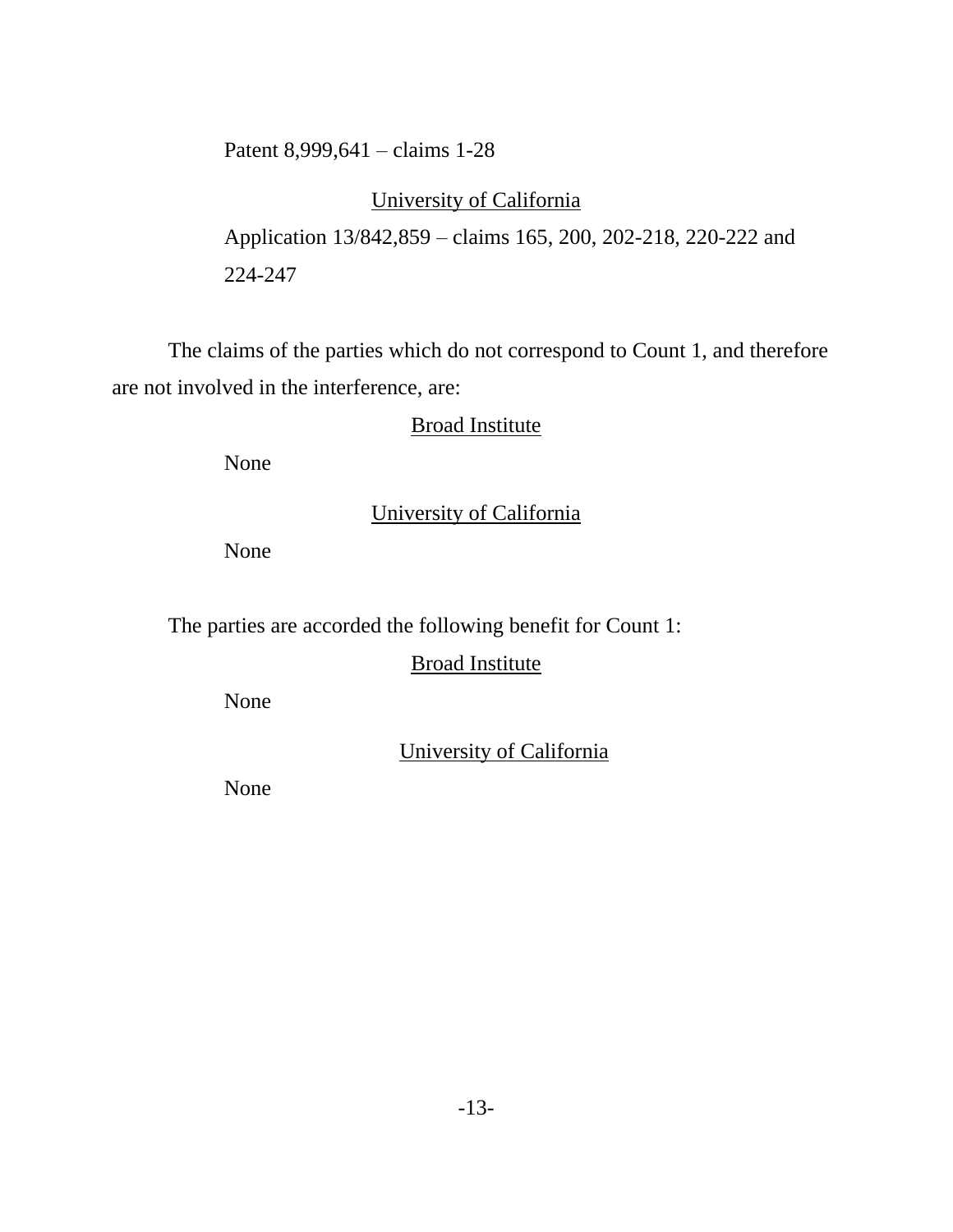### **Part G. Heading to be used on papers**

The following heading must be used on all papers filed in this interference, see SO ¶ 106.1.1:

## **THE BROAD INSTITUTE, INC.**, MASSACHUSETTS INSTITUTE OF TECHNOLOGY, and PRESIDENT AND FELLOWS OF HAVARD COLLEGE, Patents 8,697,359; 8,771,945; 8,795,965; 8,865,406; 8,871,445; 8,889,356; 8,895,308; 8,906,616; 8,932,814; 8,945,839; 8,993,233; and 8,999,641,

## **Junior Party**,

v.

**THE REGENTS OF THE UNIVERSITY OF CALIFORNIA,** UNIVERSITY OF VIENNA and EMMANUELLE CHARPENTIER Application 13/842,859.

**Senior Party**

Patent Interference No. 106,048 (DK)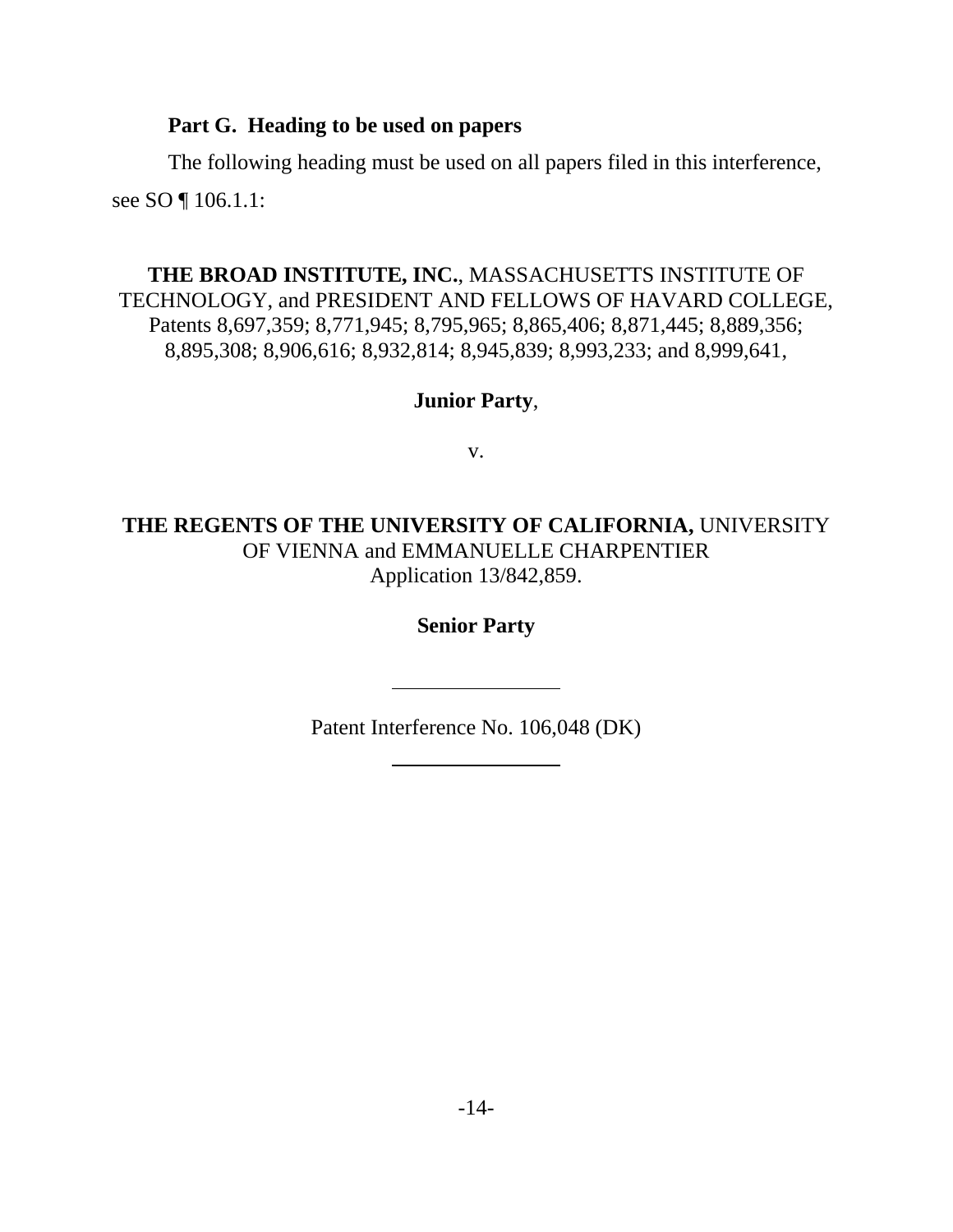### **Part H. Order form for requesting file copies**

When requesting copies of files, use of SO Form 4 will greatly expedite processing of the request. Please attach a copy of Parts E and F of this DECLARATION with a hand-drawn circle around the patents and applications for which a copy of a file wrapper is requested.

### **Part I. Electronic filing**

The web portal for interferences [<https://acts.uspto.gov/ifiling/Login.jsp>](https://acts.uspto.gov/ifiling/Login.jsp) can no longer accept a document larger than 25MB. If you need to file a document larger than 25MB, unless otherwise instructed by order, please contact the board at 571-272-INTF (571-272-4683) to make alternate arrangements, such as sending a CD-ROM by Express Mail.

Because the administrative patent judges now work from the electronic record, SO ¶ 154.3.2 notwithstanding, exceptions to electronic filing should be very rare. SO  $\P$  104.1.

### **Part J. Other matters**

 $\overline{a}$ 

On 5 and 6 January 2016 Broad Institute filed two papers styled as petitions in, *inter alia*, application 14/054,414, which became Broad Institute involved patent 8,697,359.<sup>4</sup> Those papers are directed to the Chief Administrative Patent

<sup>&</sup>lt;sup>4</sup> The papers are entitled "Emergency Petition Under 37 C.F.R. §§ 41.3, 1.181-1,183 for PTAB to Dismiss Interference Memorandum in USSN 13/842,859 with Remand of USSN 13/842,859 for Full, Proper Examination Thereof Which Has to Date Been Lacking," which was filed 5 January 2016, and "Supplemental and Renewed Emergency Petition Under 37 C.F.R. §§ 41.3, 1.181-1,183 for PTAB to Dismiss Interference Memorandum in USSN 13/842,859 with Remand of USSN 13/842,859 for Full, Proper Examination Thereof Which Has to Date Been Lacking," which was filed 6 January 2016.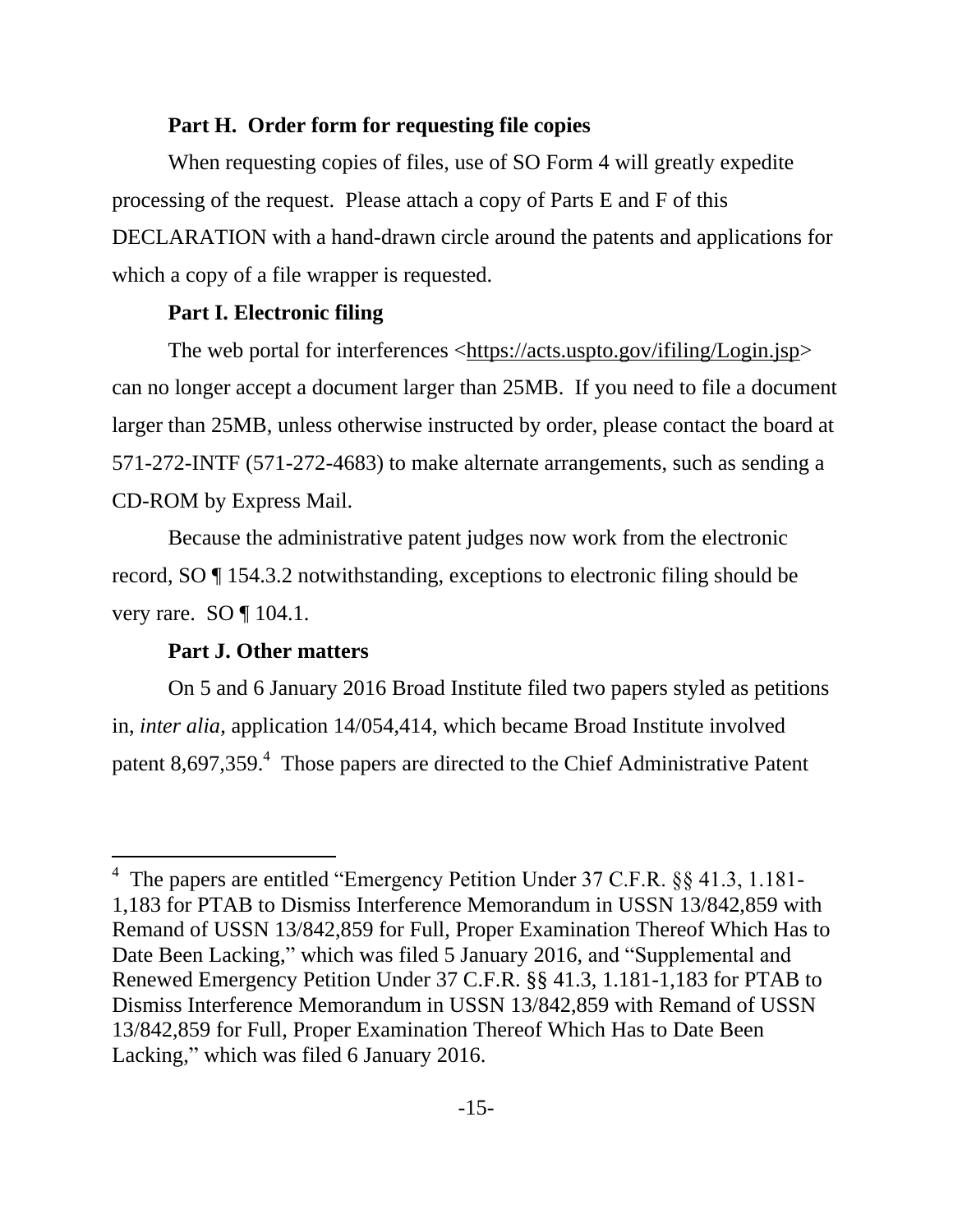Judge, who has delegated authority to review these papers to the administrative patent judge assigned to manage this interference. *See* 37 C.F.R. § 41.3(a).

The papers request that an interference memorandum filed in University of California's application 13/842,859 be dismissed and that the examiner be directed to cancel the pending claims. The papers appear to be more akin to a protest against pending application 13/842,859 rather than petitions because they relate to prosecution of University of California's application. *See* 37 C.F.R. §1.291. Accordingly, it is ORDERED that these papers be matched with the file of application 13/842,859, for such consideration that the Examiner may deem appropriate when the application returns to the jurisdiction of the Examiner. *See*  37 C.F.R. §1.291(a) ("A protest may be filed by a member of the public against a pending application, and it will be matched with the application file if it adequately identifies the patent application."); *see also* §41.103 ("The Board acquires jurisdiction over any involved file when the Board iniates a contested case."); and §41.104(a) ("The Board may determine a proper course of conduct in a proceeding for any situation not specifically covered by this part and may enter non-final orders to administer the proceeding.") No substantive communication relating to the papers will be issued by the Board. *Cf.* 37 C.F.R. § 1.291(d) ("A member of the public filing a protest in an application under this section will not receive any communication from the Office relating to the protest . . . .")

This interference was declared under 37 C.F.R. § 41.203 after consideration of the parties' claims and University of California's suggestion for an interference filed in accordance with 37 C.F.R. § 41.202(a) (providing for the suggestion of an interference by an applicant). Accordingly, an *inter partes* proceeding has been initiated between the parties regarding their claims. While no substantive communication relating to Broad Institute's papers will be issued by the Board, it

-16-